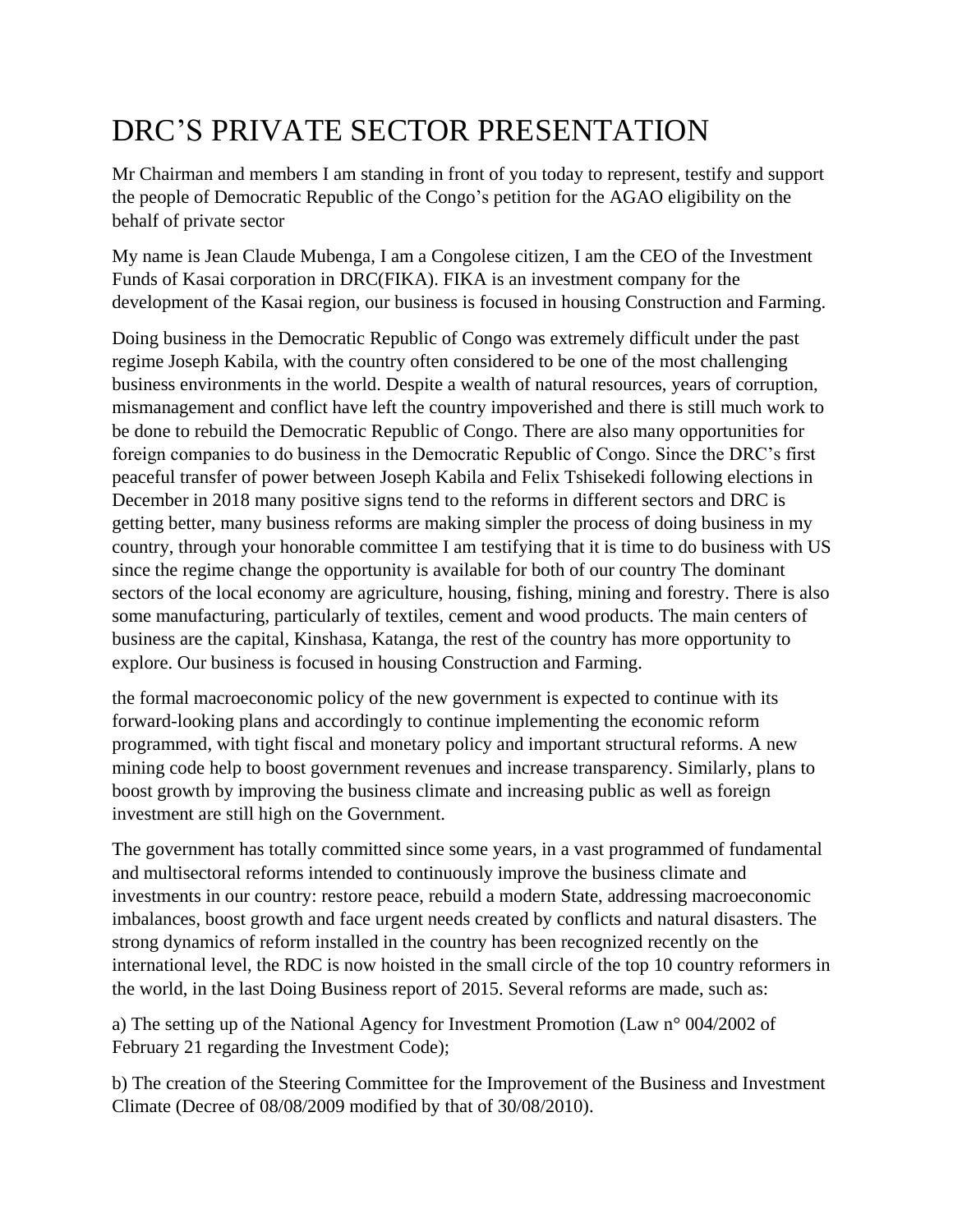c) The adherence of the DRC to the OHADA treaty and the ratification of the Uniform Acts of the OHADA by the DRC that permitted notably:

- To improve the efficiency of the resolution of the disputes by the trade court;

- To establish a cartography of the procedures during the trial and execution of the judgment in order to identify and solve the deadlock situation in the resolution of commercial litigations;

- To make the follow up and assessment of the performances of the judges based on the number of closed files, the number of calls, the delays in the treatment of files in order to encourage quick pronouncements of judgments. In addition, with the help of the partners to development, numerous reforms concerning institutional, political and economic measures, have been undertaken. It is notably about:

1) THE CREATION OF COMPANIES - The creation of the One-stop Shop of creation of companies that causes a sensitive reduction of the formalities and time limit in the creation of companies in 3 days; - The integration of a unique form model to be used by all the services involved in the process of creation of companies; 3 - The unique payment; - The deletion of the requirement of minimum capital for the companies with limited responsibilities.

2) OBTAINING LOANS - the adoption of the amendments of the uniform Act on structural organization of the safeties of OHADA has permitted the investor not owning any buildings to mortgage, professional material, vehicles, stocks, et., provided that these movable safeties are registered in the Register of Trade and Movable Credit. - The introduction of the leasing (movable leasing, real estate leasing and structural leasing on a fund of trade or on an artisanal establishment) - The improvement of information on the claimant of credit, by the modernization of the risks central; - The law n0 11/020 of September 15,2011 stating rules relating to the microfinance activity in DRC prescribes the nondiscrimination in terms of sex and the authorization to married women to get funds, open an account, obtain credit to other financial services without getting her husband's prior approval; - Capacity of micro-finance institutions(IMF) to take the material in guarantee without the requirement that the latter gets possession of the guarantee for the length of loan.

3) TAX PAYMENT - The replacement of the sale taxes by a Added Value Tax; - The reduction of 40 to 35% of the tax rate of the companies on the profits and the setting of the tax on the profits of the Small- Sized companies to 1% for the sales activities, to 2% for the activities of service benefit, and to a yearly forfeit of 50,000 CDF of the micro companies; - The simplification of Para fiscality taxation with the deletion of the redundant taxes, the fusion or elimination of some withdrawals, reducing substantially the number of perceptions ; - Optional Recourse to a notary for the authentication of the statutes of the limited company, etc. - The simplification of the declaration forms of tax as well as the procedures of declaration and payment of the taxes; - The deletion of the receipt in the procedure of payment of the taxes; 4 - The fusion of the deadlines of deposit of declaration and payment of the taxes to monthly payment by the unification of all deadlines of declaration and payment on the 15th of every month; - The reduction of 10 to 4% of the rate of the penalties for nonpayment at due date; - The rationalization of fiscal controls (calendar of fiscal and Para fiscality controls); - The interdiction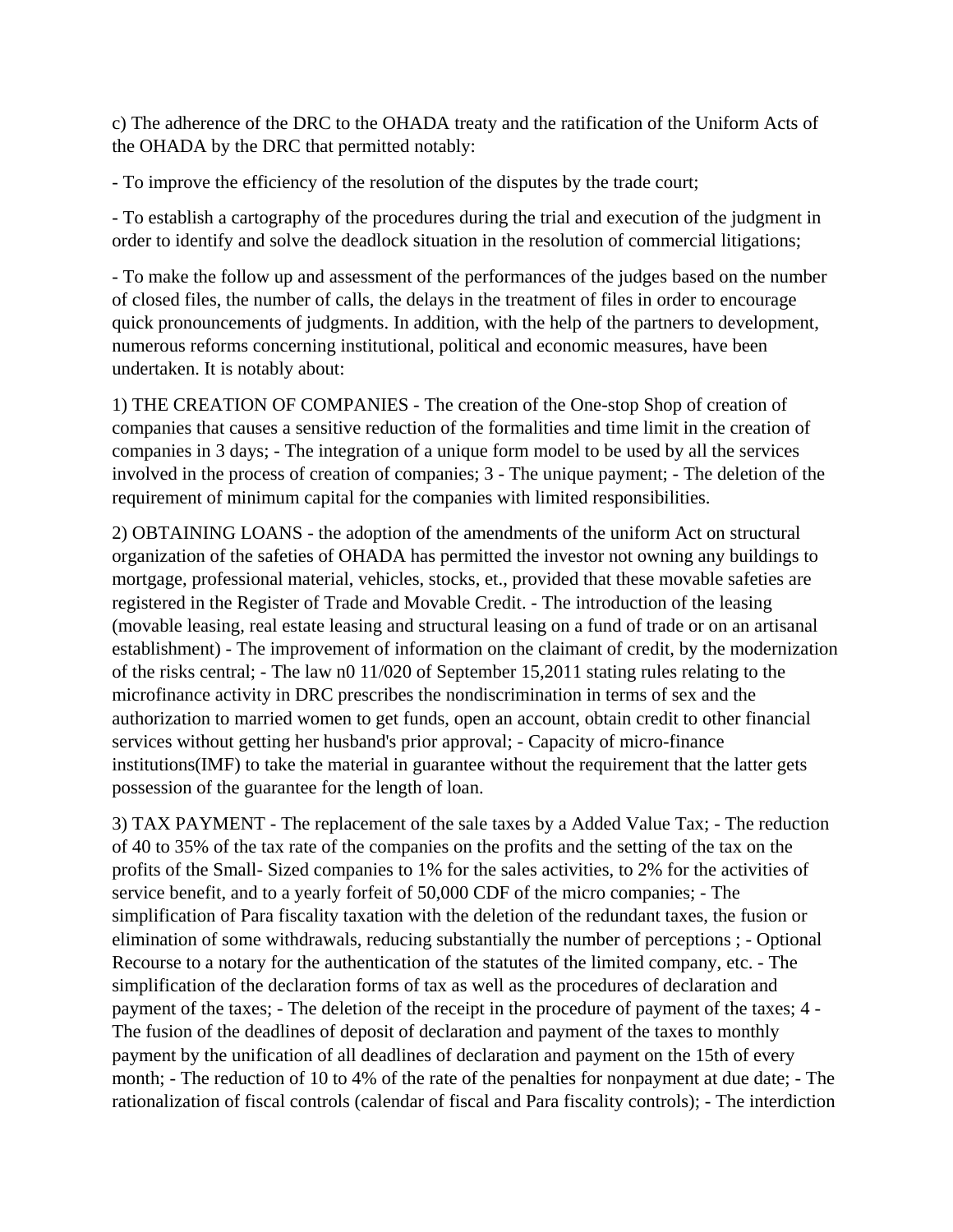of control and collection of taxes, rights, taxes and other royalties due to the State without request of the financial state controls; - Abandonment of the systematic controls regime in favor of prompt controls.

4) THE CROSS-BORDER TRADE: - creation of the clearance One-stop Shop or single window ; - institution of the new Code of customs and the manual of the procedures harmonized for the forwarding agents; - recourse to the SYDONIA WORLD system; - implementation of the Decree of June 11, 2011 on suppression of illegal perceptions at the borders; - limitation of public services authorized to operate at the borders; - reduction of the costs and consolidation of other perceptions that duties and taxes due to the treasury; - reduction of 10 to 4, of the number of documents required for importation operations and 7 to 6, of the number of documents to exportation.

5) THE TRANSFER OF PROPERTY - reduction of cost associated to registration: (I) reduction of enrollment expenses of 15% to 5% of the value of the property; (II) reduction of the cost of transfer of property of 6 to 3% of the selling price; (III) reduction of the surveyor's fees when they go on the ground. - The granted authorization to private assessors to evaluate properties. - The aforesaid measure reduces noticeably the time to record a property. - The release of the real estate expert function. 5

6) OBTAINING THE LICENSES AND PERMITS: - The reduction of the time limit of delivery of the building permit of 90 to 30 days; - The reduction of the cost of the building permit of 1% to 0,6% of the venal value of the building to be built; - The adoption of a new code of calculation of the more transparent building tax and reducing the costs...

(7) EXECUTION OF THE CONTRACTS - installation of the trade courts; - ratification of the convention of New York on the recognition and execution of the foreign arbitral sentences; setting of two centers of arbitration at Kinshasa.

8) PROTECTION OF INVESTORS a) In the constitution of 2006 of the DRC that states: equality of treatment between all national and foreign investors (no discrimination); - banning of the nationalization and expropriation, except for reasons of public utility and in return for a fair and equitable indemnification; - respect of the vested rights by investors; b) Law on the creation of an order of certified public accountants....

9) CONNECTING TO ELECTRICITY - simplification of procedures and reduction of the cost of electricity connecting private cabins. - enactment of the Law n0 14/011 of June 17, 2014, relating to the liberation of electricity sector.

## 10) OTHER REFORMS

a) ENACTMENT OF THE LAW N0 11/22 OF DECEMBER 24, 2011 RELATING TO FUNDAMENTAL PRINCIPLES TO AGRICULTURE;

b) ENACTMENT OF THE DECREE N0 13/049 OF DECEMBER 06 ON STRUCTURAL FISCAL RÉGIME APPLICABLE TO ELIGIBLE COMPANIES TO THE STRATEGIC PARTNERSHIP ON THE CHAINS OF VALUE; 6